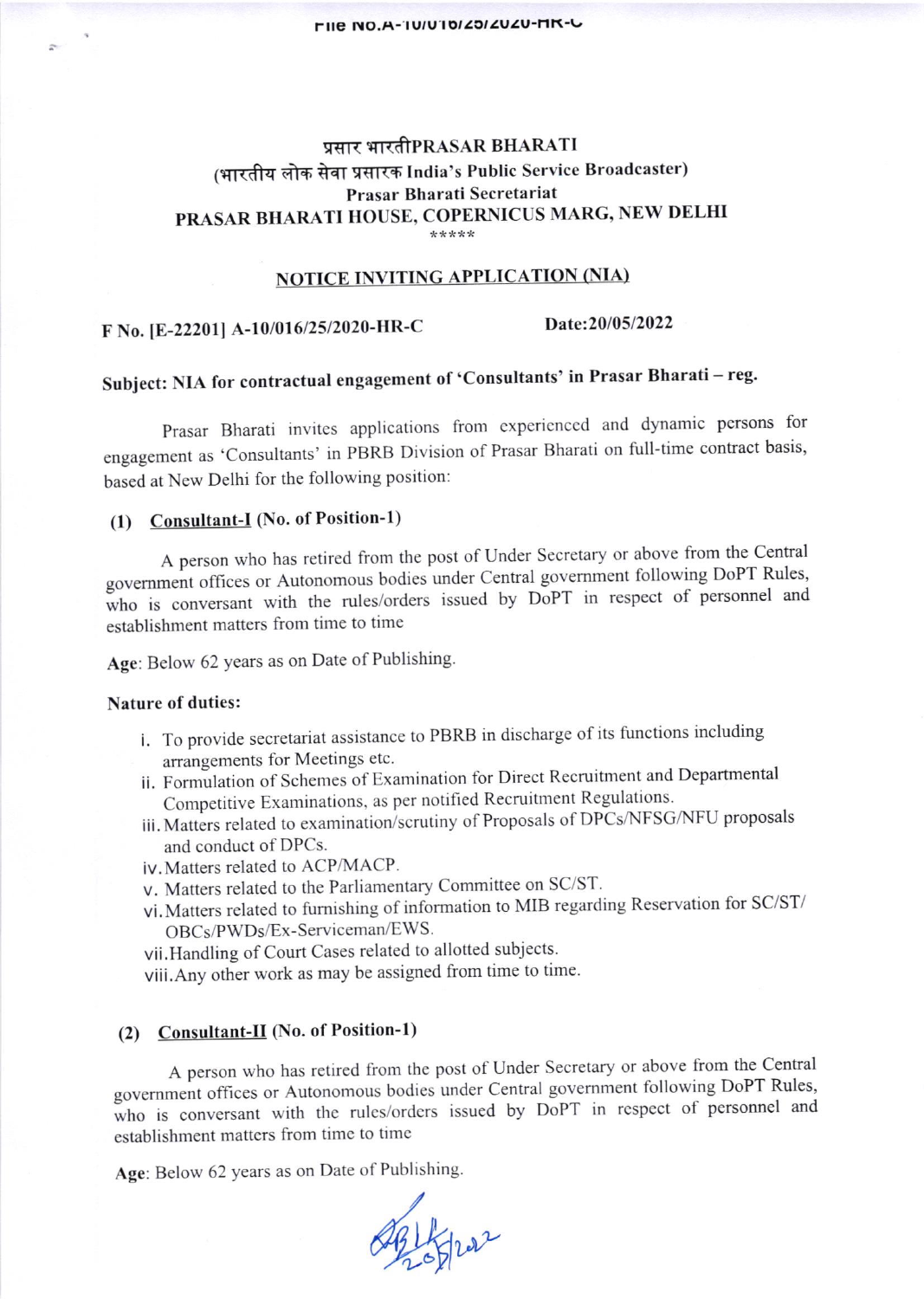#### **Nature of duties:**

- i. Selection process of deputation cases;
- ii. Recruitment of various posts and other related matters.
- iii. Regularisation and Compassionate appointments
- iv. Framing/amendment/relaxation of Recruitment Rules and Regulations
- v. Examination of proposals received from DG:AIR & DG:DD on the allotted subjects.
- vi. Compilation of information for Committee on Subordinate Legislation, Lok Sabha/Rajya Sabha
- vii. Formulation of proposals for creation of new posts
- viii. Assisting in redeployment of manpower etc. In view of Manpower Audit recommendations.
- IX. Amendment of PB Act and Disciplinary Proceedings Regulations
- x. Framing procedure for promotion of PB employees vis-a-vis Government servants on deemed deputation.
- xi. Framing policy for provision of medical facilities to PB employees.
- xii. Handling of Court Cases related to allotted subjects.
- xiii. Any other work as may be assigned from time to time.

Consolidated remuneration: A fixed monthly amount shall be admissible, arrived at by deducting the basic pension from the pay drawn at the time of retirement. The amount of remuneration so fixed shall remain unchanged for the term of contract. There will be no annual increment/percentage increase during the contract period. The remuneration of retired government employee at the time of their engagement/renewal of contract, shall be regulated in concurrence with OM of Department of Expenditure, Ministry of Finance vide file no. 3-25/2020-E.IIIA dated 09.12.2020.

#### The terms and conditions of these engagements are as given under:  $2.$

The services will be purely on contractual basis. The persons engaged shall have  $(i)$ no claim either implicit or explicit, for his/ her absorption or regularization in Prasar Bharati.

The person will be engaged on full time basis and will not be allowed to take up  $(ii)$ any other assignment during the period of contractual engagement.

Persons engaged on contract basis can be assigned additional task apart from  $(iii)$ the specific tasks for which they are engaged.

Period of engagement shall be one year extendable based on requirement of the  $(iv)$ organization and performance review.

The engagement can be discontinued/ terminated with one month notice or one  $(v)$ month's salary in lieu thereof by either side without assigning any reason.

(vi) No claim of pensionary benefit on account of this contractual engagement shall be admissible.

DE Hours